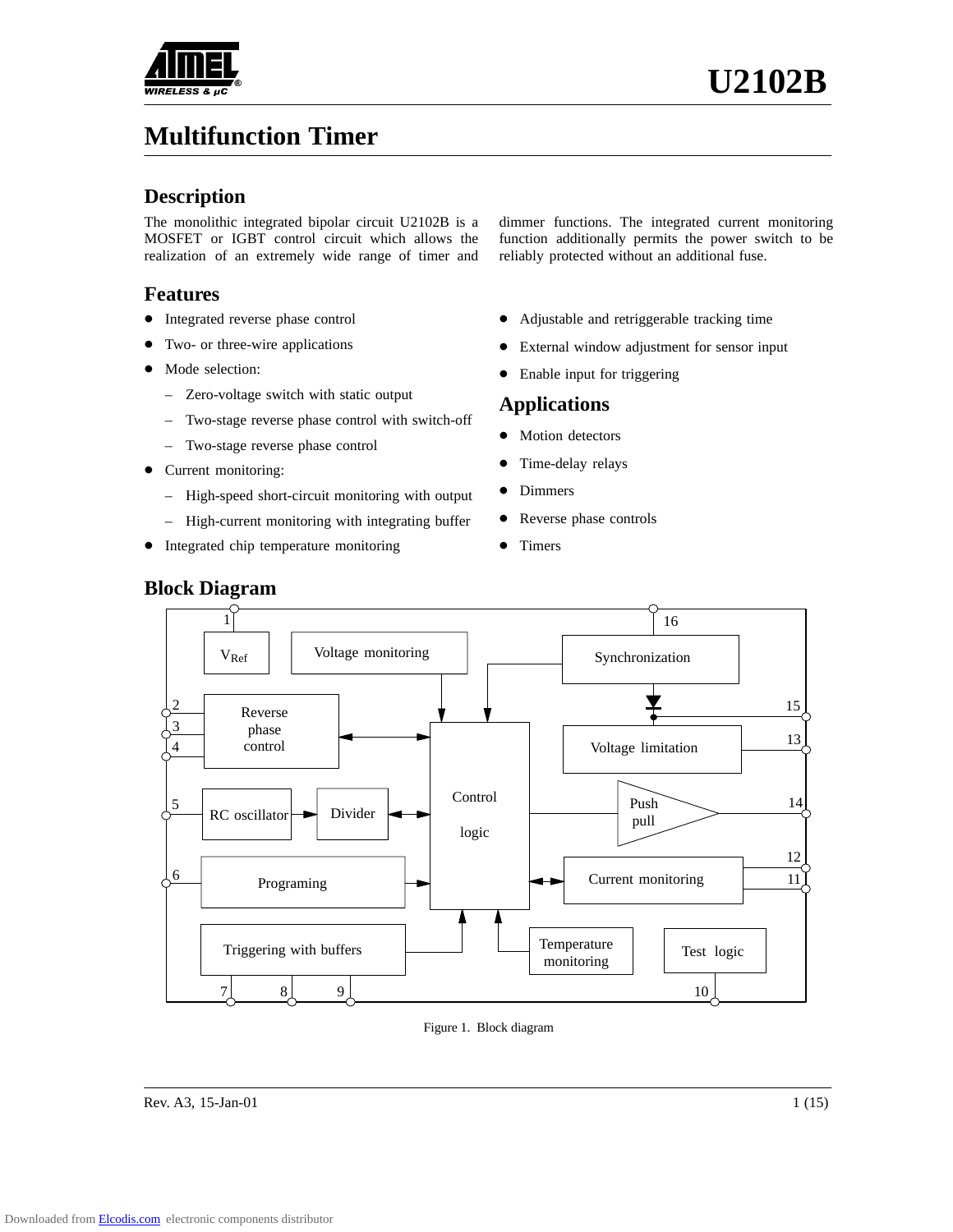

# **Ordering Information**

| <b>Extended Type Number</b> | <b>Package</b>    | <b>Remarks</b>   |
|-----------------------------|-------------------|------------------|
| $U2102B-x$                  | DIP <sub>16</sub> | Tube             |
| $U2102B-xFP$                | SO <sub>16</sub>  | Tube             |
| $U2102B-xFPG3$              | SO <sub>16</sub>  | Taped and reeled |

# **Pin Description**



Figure 2. Pinning

| Pin            | Symbol            | <b>Function</b>                |
|----------------|-------------------|--------------------------------|
| 1              | $V_{\text{Ref}}$  | Reference voltage 5 V          |
| $\overline{2}$ | $C_{\text{Ramp}}$ | Ramp, capacitance              |
| 3              | $R_{Ramp}$        | Current setting for ramp       |
| 4              | Control           | Control voltage                |
| 5              | Osc               | <b>RC</b> oscillator           |
| 6              | Prog.             | Tri-state programming          |
| 7              | EN                | Enable input                   |
| 8              | Trigger           | Trigger input (window)         |
| 9              | $V_9$             | Window adjustment              |
| 10             | Test              | Test output                    |
| 11             | Ιī                | Input current monitoring       |
| 12             | $I_{\rm off}$     | Fast output current monitoring |
| 13             | <b>GND</b>        | Ground                         |
| 14             | $V_{O}$           | Output voltage                 |
| 15             | $+V_{S}$          | Supply voltage                 |
| 16             | Sync              | Synchronization input          |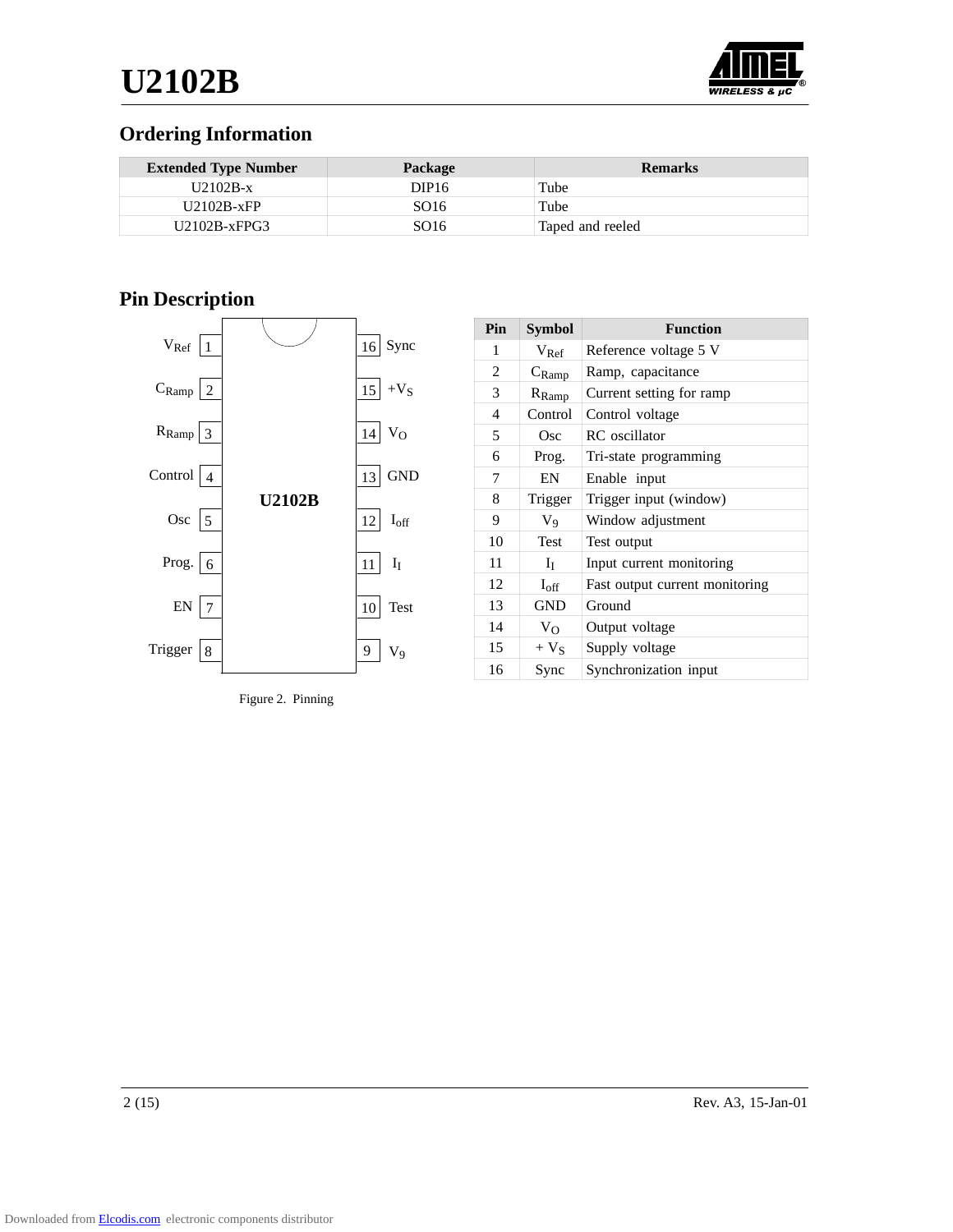



Figure 3. Block diagram with typical circuit for dc loads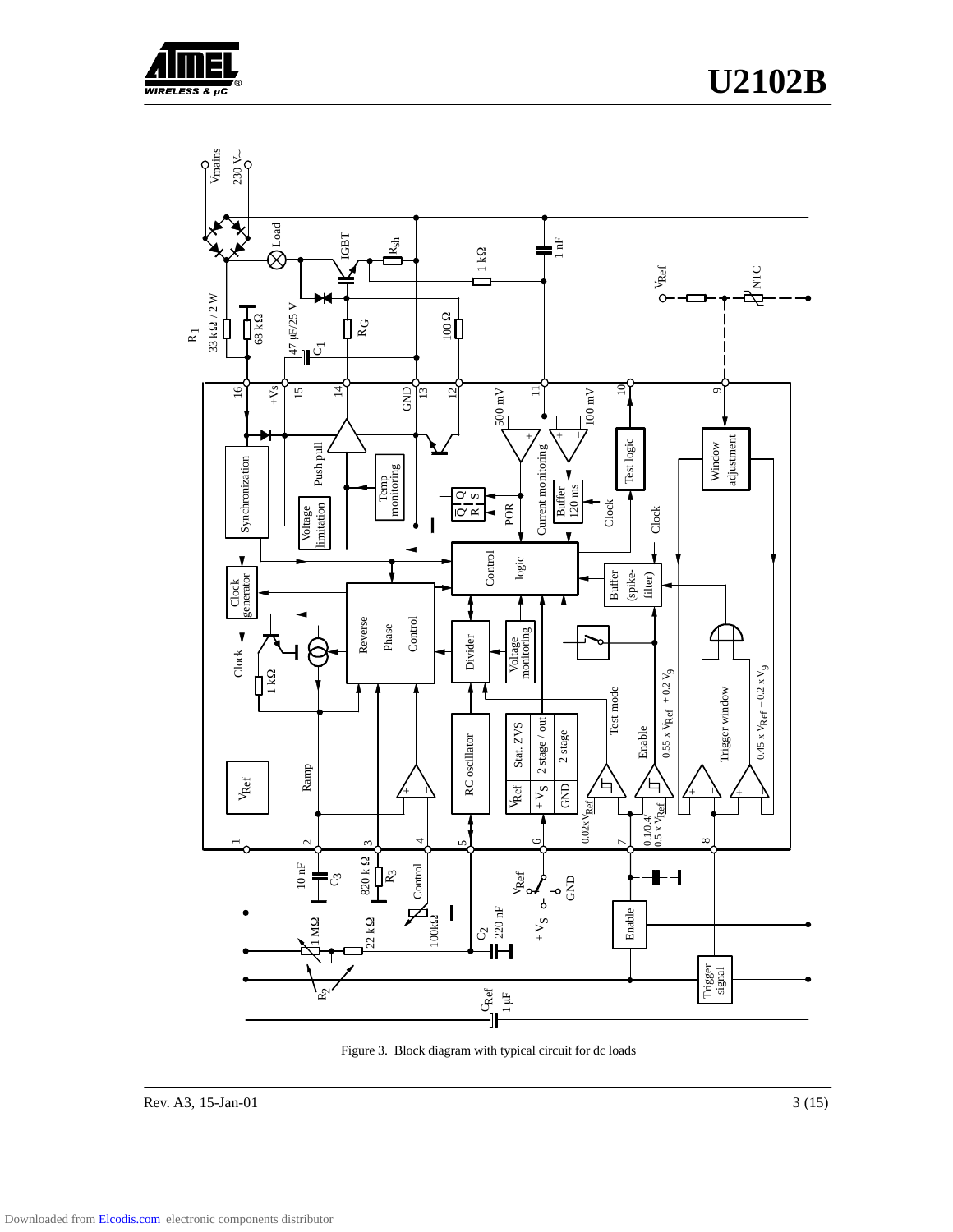

## **Power Supply, Synchronization Pins 15 and 16**

The voltage limitation circuit contained in the U2102B enables simple power supply via a dropping resistor R1. In the case of dc loads, practically all the supply current flows into Pin 16 (the pull down resistor at Pin 16 is necessary in order to guarantee reliable synchronization) and is supplied via an internal diode to Pin 15, where the resultant supply voltage is limited and smoothed by  $C_1$ . As a result, the rectified and divided line voltage appears at

Pin 16, where the amplitude is limited. The power supply for the circuit can be realized in all modes for dc loads as shown in figure 3. The voltage at Pin 16 is used to synchronize the circuit with the mains and generate the system clock required for the buffers. The circuit detects a "zero crossing" when the voltage at Pin 16 falls below an internal threshold of approximately 8 V.



Figure 4. Power supply for dc loads  $(R_1$  is identical with  $R_{sync}$ )

 $R_1$  is calculated here as follows:

| $R_{\text{1max}} = 0.85 \times \frac{V_{\text{Nmin}} - V_{\text{S}}}{I_{\text{tot}}}$ (1) |  | $I_{\text{tot}} = I_{\text{Smax}} + I_{\text{x}}$         |
|-------------------------------------------------------------------------------------------|--|-----------------------------------------------------------|
| where:                                                                                    |  | $I_{\text{Smax}}$ = Max. current consumption of the IC    |
| $V_{\text{Nmin}} = V_{\text{mains}} - 15\%$                                               |  | $I_x$ = Current consumption of the external<br>components |
| $V_S$ = Supply voltage                                                                    |  |                                                           |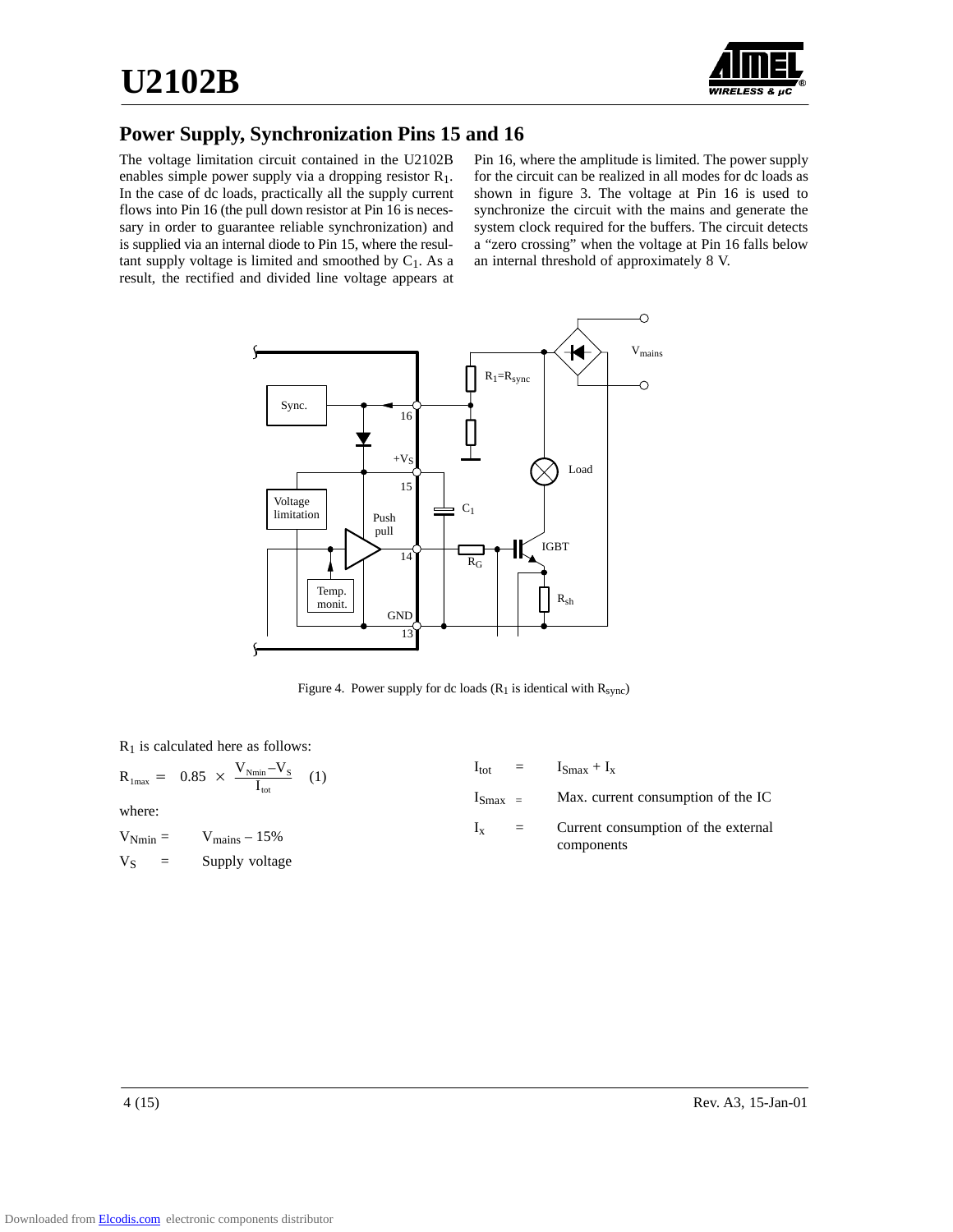

In the case of ac loads, it is necessary to make a distinction for power supply purposes between the individual operating modes. In reverse phase control mode, figure 4, Pin 15 must be additionally supplied with power via a dropping resistor, since no current flows in Pin 16 when the power switch is switched on. Here, the dropping

resistor,  $R_1$ , is connected before the rectifier bridge and therefore has only one mains half-wave.  $R_1$  is then calculated as follows:



In two-wire systems, the additional power supply at Pin 15 is not possible (see figure 4, by omitting  $R_1$  and Diode  $D_1$ ). In this case, the resistor  $R_{sync}$  is identical with  $R<sub>1</sub>$  and should be as low as the power dissipation allows it. A sufficiently large residual phase angle must remain in this case in order to guarantee the device supply.

The power supply is simplified if the device is operated as a static zero-voltage switch for ac loads (see figure 5). All delay times are twice as long here, since synchronization of the module is tapped before the rectifier bridge.



Rev. A3, 15-Jan-01  $5(15)$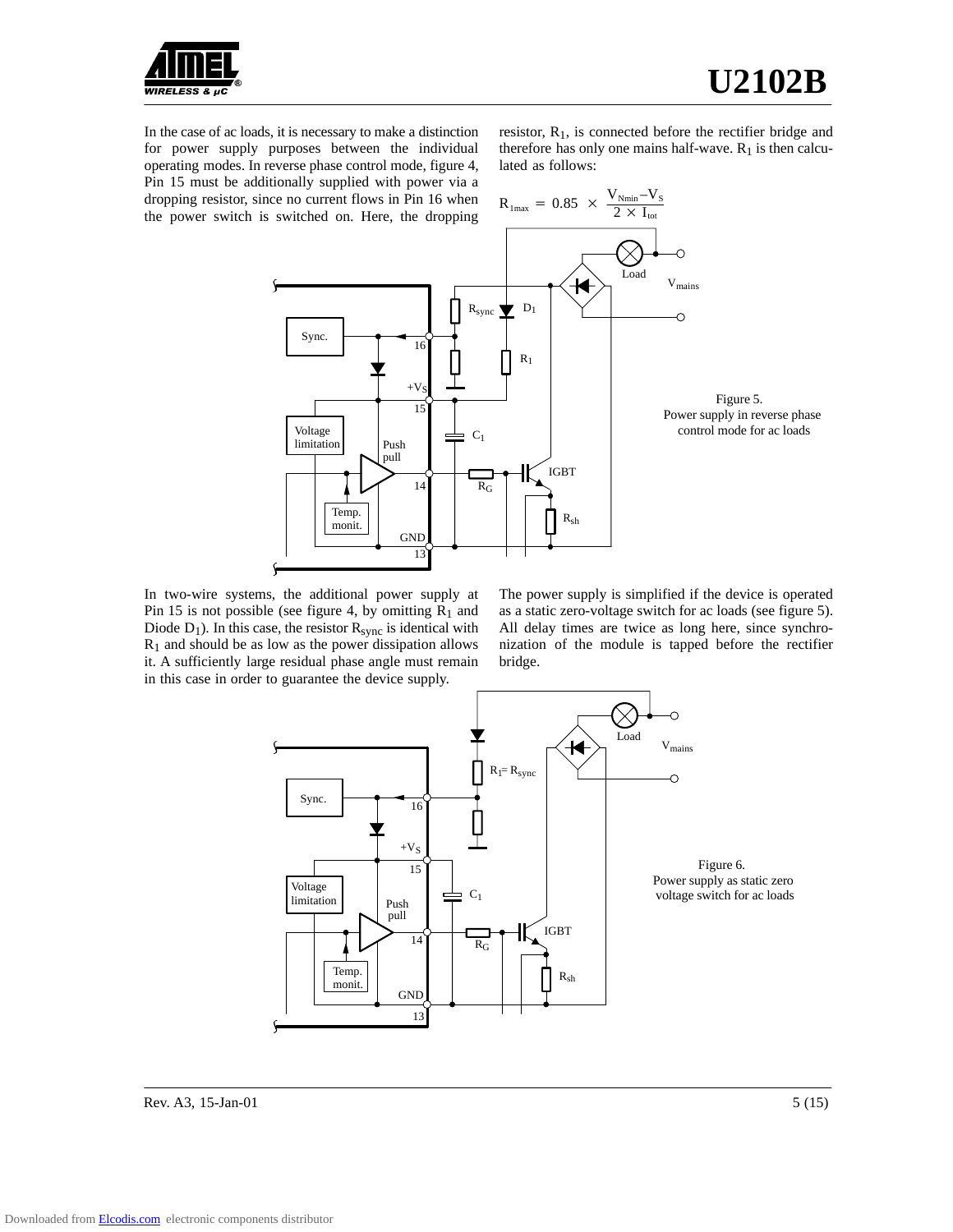

# **Voltage Monitoring**

While the operating voltage is being built up or reduced, uncontrolled conditions or output pulses of insufficient amplitude are being suppressed by the internal monitoring circuit. All latches in the circuit, the divider and the control logic are reset. When the supply voltage is applied, the enable threshold (clamp voltage) of approximately 16 V must be reached so that the circuit is enabled. The circuit is reset at approximately 11 V if the supply voltage breaks down. A further threshold is activated in reverse phase control mode. If the supply voltage breaks down here after enabling of the circuit, the output stage is switched off at approximately 12.5 V, while the other parts of the circuit are not affected. The output stage can then be switched on again only in the following halfwave. As a result, the residual phase angle remains just large enough, (e.g., in two-wire systems), so that the circuit can still be properly supplied with power. In all operating modes, a single operating cycle is started after the supply voltage is applied, independently of the trigger inputs, in order to immediately demonstrate the overall function.

## **Chip Temperature Monitoring**

The circuit possesses an integrated chip temperature monitoring circuit which disables the output stage when a temperature of approximately 140°C is reached. The circuit is enabled again only after cooling down and additionally switched "off and on" of the operating voltage.

# **Reverse Phase Control, Pins 2, 3, 4**

In the case of normal phase controls, e.g., with a triac, the load current is switched ON only at a certain phase angle after the zero crossing of the mains voltage. In the following zero crossing of the current, the triac gets extinguished (switched-off) automatically. Reverse phase control differs from this in that the load current is always switched-on by a semiconductor switch (e.g., IBGT) at the zero crossing of the mains voltage and then switched back off again after a certain phase angle  $\alpha$ . This has the advantage that the load current always rises with the mains voltage in a defined manner and thus keeps the required interference suppression to a minimum.

The charging current for the capacitor  $C_3$  at Pin 2 is set with the resistor  $R_3$  at Pin 3. When the synchronization circuit recognizes a zero crossing, an increased charging current I<sub>2</sub>  $\approx$  4 × I<sub>3</sub> is enabled which then charges C<sub>3</sub> up to  $\approx 0.45$  V. The output stage is switched-on at this value and the charging current for  $C_3$  is reduced to  $I_2 = I_3$ . Since the actual zero crossing of the supply voltage occurs later than recognized by the circuit, the load current starts to flow quite close to the exact zero crossing of the supply voltage. While the output stage is switched-on  $C_3$  is charged until the control voltage, set externally at Pin 4, is reached. When this condition is reached, the output stage is switched off and  $C_3$  is charged again with the increased current  $(I_2 = 4 \times I_3)$  to  $V_2 \approx 5.5$  V. The charging current is switched off at this point and  $C_3$  is discharged internally. The whole process then starts again when the circuit recognizes another zero crossing (see figure 6).



Figure 7. Signal characteristics of reverse phase control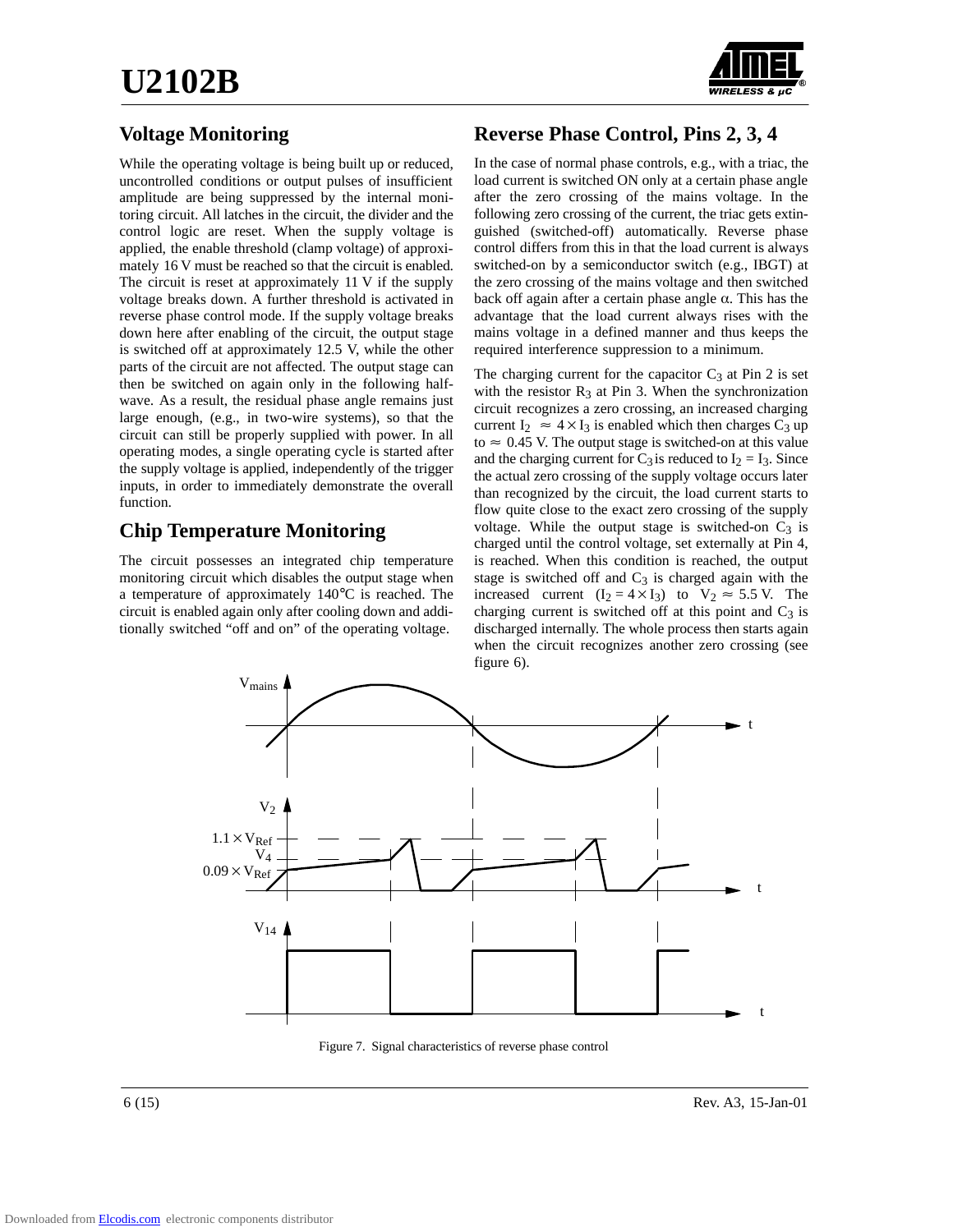

#### **Programing, Pin 6**

Three operating modes can be programed with the tristate input Pin 6:

• Zero-voltage switch (ZVS) with static output  $(V_6 = V_1 = V_{Ref})$ :

The reverse phase control is inactive here. The output stage is statically switched-on after triggering by the timer and switched-off again after the running down of the time (at the zero crossing of the supply voltage in each case). This operating mode is not possible in two–wire systems.

 $\bullet$  Two-stage reverse phase control with switch-off  $(V_6 = V_{15} = V_S)$ :

The maximum current flow angle,  $\alpha_{\text{max}}$ , is set when the timer has enabled the output stage. Switchover to the phase angle  $\alpha$ , which can be set arbitrarily at Pin 4, takes place after expiry of 3/4 of the tracking time set at Pin 5. The output stage switches off after expiry of the whole tracking time.

 $\bullet$ Two-stage reverse phase control ( $V_6 = V_{13} = GND$ ):

The output stage switches to the maximum current flow angle,  $\alpha_{\text{max}}$ , (adjustable) if the trigger condition for both inputs (Pins 7, 8) is satisfied. Switchover to the current flow angle,  $\alpha$ , set at Pin 4 takes place after expiry of 3/4 of the tracking time set at Pin 5. The whole process is repeated from the beginning again if renewed triggering takes place at Pin 8. The lamp is switched-off in the following half-wave of the mains voltage if the trigger condition at Pin 7 disappears. In this mode, the output stage is switched-on even if only Pin 7 is in the ON state. The current flow angle is then determined by V4 (e.g., house no. illumination, twilight switch).

#### **Trigger Inputs, Pins 7 and 8**

The trigger condition of the timer is determined by the two inputs Pins 7 and 8. A Light Dependent Resistor (LDR) can be connected to Pin 7, for example, and an IR sensor to Pin 8. Both inputs must be in the ON state to initiate triggering, since they are equal and AND-gated. In the operating mode "2-stage reverse phase control", the output stage can additionally be switched-on and switched-off by Pin 7 alone and independently of the timer.

The enable input Pin 7 is implemented as a comparator with hysteresis. The enable threshold is approximately 2.5 V. The blocking threshold is switched by the control logic in order to avoid faults as a result of load switching.

Rev. A3, 15-Jan-01 7 (15)

This threshold is approximately 2 V in switched-off condition and also during the second current flow angle,  $\alpha$ , in two-stage reverse phase control mode. Otherwise, the blocking-or switch-off threshold is 0.5 V.

The input Pin 8 is designed as a window discriminator, its window is set at Pin 9. The minimum window of approximately 250 mV is set with  $V_9 = V_{13}$ , and the maximum window of approximately 1.25 V with  $V_9 = V_1$ . The window discriminator is in the OFF state when the voltage at Pin 8 lies within the window set at Pin 9.

If a resistor divider with an NTC resistor is connected to Pin 9, for example, it is possible to compensate for the temperature dependence of the IR sensor, i.e. the range is made independent of temperature.

Noise suppression for  $t_{ON} = 40$  ms guarantees that there is no peak noise signals at the inputs which could trigger the circuit. Equally, renewed triggering is prevented for  $t_{\text{OFF}} = 640 \text{ ms}$  after load switch-off in order to avoid any self interference.



Figure 8. Trigger condition Pin 7



Figure 9. Trigger condition Pin 8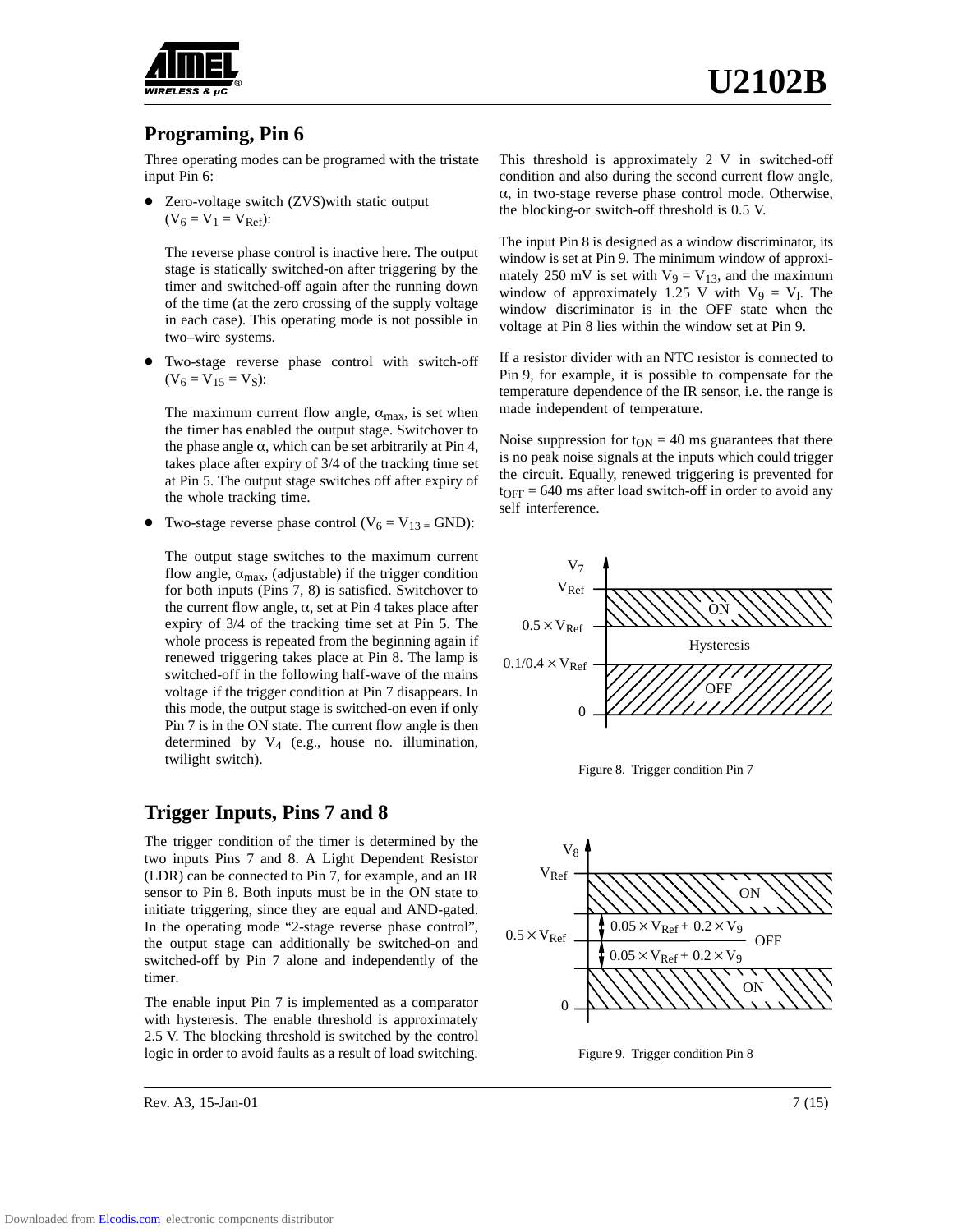

## **RC Oscillator, Pin 5**

An internal RC oscillator with following divider stage  $1:2^{11}$  permits a very long and reproducible tracking time.

The RC values for a certain tracking time,  $t_t$ , are calculated as follows:

$$
R_2 (k\Omega) = \frac{t_t(s) 10^3}{1.4 \times 2048 C_2 (\mu F)}
$$
  

$$
C_2 (\mu F) = \frac{t_t(s) 10^3}{1.4 \times 2048 R_2 (k\Omega)}
$$

In reverse phase control mode, switchover from maximum current flow angle to the value set at Pin 4 takes place after expiry of  $3/4$  of the total tracking time  $t_t$ .

# **Current Monitoring, Pins 11 and 12**

The current monitoring circuit integrated in the U2102B represents a double electronic fuse. The circuit measures the current flowing through the power switch by way of the voltage drop across the shunt resistor R<sub>sh</sub>. This voltage is supplied to Pin 11. If this voltage exceeds a value of 500 mV because of a high load current (e.g., shortcircuit), the switch-off latch is set and the switching output Pin 11 closes immediately. Pin 11 can be connected to the gate via a resistor or network, depending on load conditions, thus allowing the switch-off behavior to be adapted to the respective requirements. The shortcircuit current is reduced to a problem-free value by this procedure.

There is a second threshold at 100 mV. The output stage is disabled if the voltage at Pin 11 exceeds this value and if it reaches this value for 120 ms in every half-wave without exceeding the switch-off threshold of 500 mV. Since high voltage peaks would be caused by switching off due to the line and leakage inductances, the output stage is not switched-off immediately but is simply not enabled in the next half-wave. The circuit is designed so that it also switches off in the case of changing overcurrents which do not occur in every half-wave. But in this case the switch-off time is larger.

### **Absolute Maximum Ratings**

Reference point Pin 13, unless otherwise specified

| <b>Parameters</b>         |                           | <b>Symbol</b>        | <b>Value</b>    | Unit            |
|---------------------------|---------------------------|----------------------|-----------------|-----------------|
| Power supply              |                           |                      |                 |                 |
| Current                   | Pin $15$                  | Is                   | 20              | mA              |
| $t < 10 \mu s$            |                           | $i_s$                | 60              | mA              |
| Synchronization           |                           |                      |                 |                 |
| Input current             | Pin $16$                  | $I_I$                | 20              | mA              |
| $t \leq 10 \,\mu s$       |                           | i:                   | 60              | mA              |
| Reference voltage source  |                           |                      |                 |                 |
| Output current            | Pin <sub>1</sub>          | $-I_{Ref}$           | 10              | mA              |
| Push-pull output stage    |                           |                      |                 |                 |
| Output current            | Pin 14                    | $\pm I_0$            | 10              | mA              |
| $t \leq 2$ ms             | Pin 14                    | $\pm i_0$            | 60              | mA              |
| Input currents            | Pin <sub>2</sub>          | $-I_I$               |                 | mA              |
|                           | Pin <sub>2</sub>          | $I_I$                | 8               | mA              |
|                           | Pin <sub>3</sub>          | $-I_I$               | 0.2             | mA              |
|                           | $Pin$ 10                  | $\pm$ I <sub>I</sub> |                 | mA              |
|                           | Pin 12                    | $I_I$                | 20              | mA              |
| Input voltages            | Pins 4, 5, 7, 8, 9 and 11 | $V_I$                | $0$ to $V_1$    | V               |
|                           | Pins 6 and 12             | $\rm V_I$            | 0 to $V_{15}$   | V               |
| Storage temperature range |                           | $T_{\text{stg}}$     | $-40$ to $+125$ | $\rm ^{\circ}C$ |
| Junction temperature      |                           | Ti                   | $+125$          | $\rm ^{\circ}C$ |
| Ambient temperature       |                           | $T_{amb}$            | $-10$ to $+100$ | $\rm ^{\circ}C$ |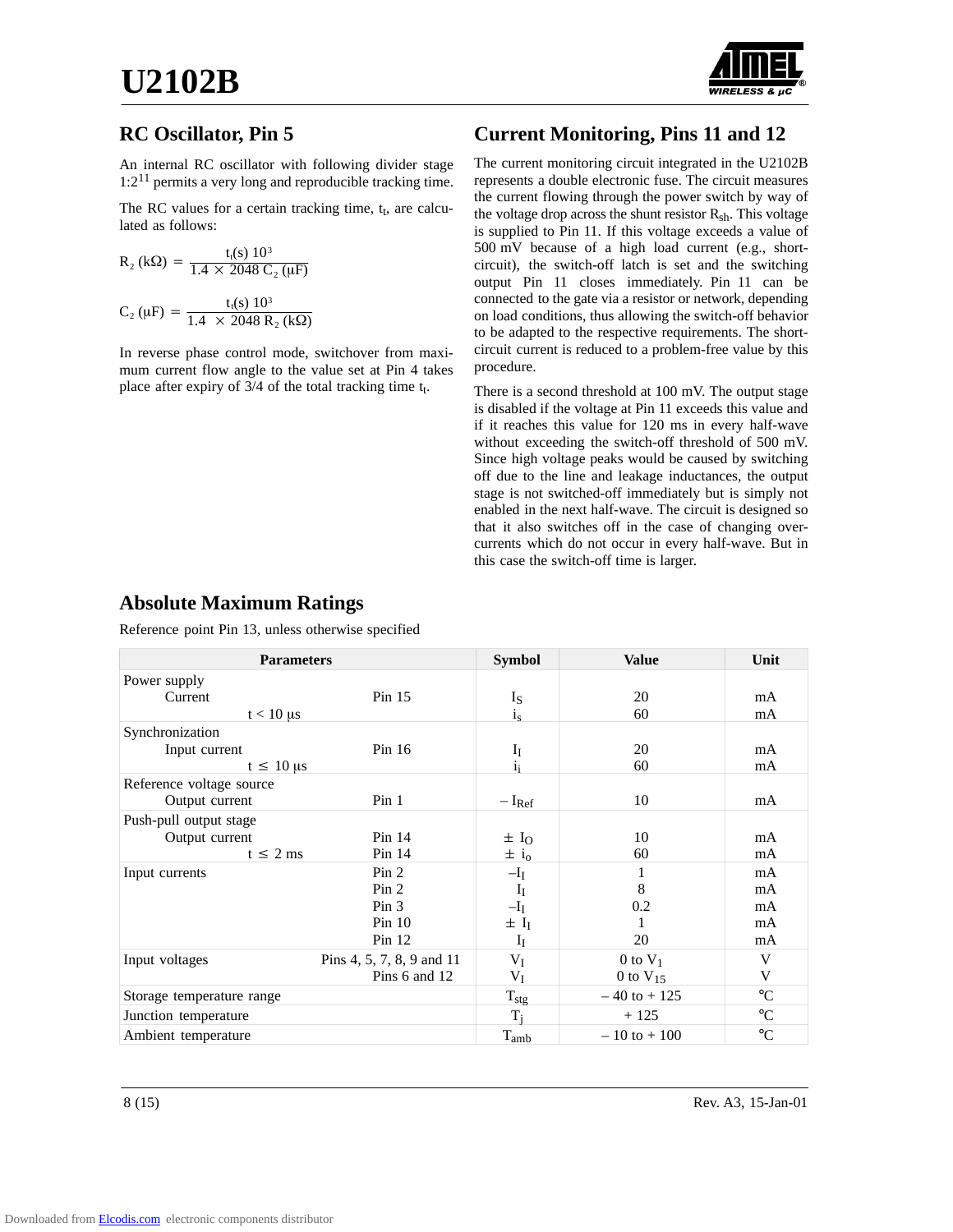

#### **Thermal Resistance**

|                  | <b>Parameters</b> | <b>Symbol</b>  | Value | Unit |
|------------------|-------------------|----------------|-------|------|
| Junction ambient | DIP 16.           | $R_{thJA}$     | 120   | K/W  |
|                  | SO 16 on PC board | $R_{thJA}$     | 180   | K/W  |
|                  | SO 16 on ceramic  | $\rm R_{thIA}$ | 100   | K/W  |

## **Electrical Characteristics**

 $V_S = 15.0$  V,  $f_{\text{mains}} = 50$  Hz,  $T_{\text{amb}} = 25^{\circ}\text{C}$ , reference point Pin 13, unless otherwise specified

| <b>Parameters</b>                  | <b>Test Conditions / Pin</b> |                  | <b>Symbol</b>                      | Min.         | Typ.         | Max.                   | Unit        |
|------------------------------------|------------------------------|------------------|------------------------------------|--------------|--------------|------------------------|-------------|
| <b>Supply voltage limitation</b>   | $I_S = 2 mA$                 | Pin $15$         | $V_S$                              | 15           |              | 17                     | V           |
|                                    | $I_S = 5$ mA                 |                  | $V_S$                              | 15.2         |              | 17.2                   | V           |
| <b>Current consumption</b>         | $V_S = 15 V$                 | Pin 15           | $I_{S}$                            |              |              | $\overline{2}$         | mA          |
| <b>Voltage monitoring</b>          |                              | Pin 15           |                                    |              |              |                        |             |
| Switch-on threshold                |                              |                  | V <sub>SON</sub>                   | 14.8         |              | 16.5                   | V           |
| Switch-off threshold               |                              |                  | <b>VSOFF</b>                       | 10.4         | 11           | 11.6                   | V           |
| Undervoltage threshold             |                              |                  | $V_{15}$                           | 11.7         | 12.5         | 13.3                   | V           |
| <b>Reference voltage</b>           | $-I_1 = 0$ to 5 mA           | Pin <sub>1</sub> | $V_{Ref}$                          | 4.75         | 5            | 5.25                   | V           |
| Synchronization                    |                              |                  |                                    |              |              |                        |             |
| Voltage limitation                 | $I_{16} = 2$ mA              | Pin 16-15        | $V_{\text{limit}}$                 |              | 0.8          |                        | V           |
| Input current                      | $V_{16} = 0 V$               | Pin $16$         | $-\mathop{\rm I}\nolimits_{\rm I}$ |              | 100          |                        | μA          |
| Zero crossing switch-on threshold  |                              | Pin $16$         | <b>VTON</b>                        | 7.3          | 7.7          | 8.1                    | V           |
| Zero crossing switch-off threshold |                              | Pin 16           | <b>VTOFF</b>                       | 7.9          | 8.3          | 8.7                    | $\mathbf V$ |
| Reverse phase control              |                              | Pin 3            |                                    |              |              |                        |             |
| Ramp current setting               |                              |                  |                                    |              |              |                        |             |
| Input current                      |                              |                  | $-\mathrm{I}_\mathrm{I}$           |              |              | 50                     | μA          |
| Input voltage                      | $I_3 = -10 \mu A$            |                  | $V_3$                              | 4.7          | 5            | 5.3                    | V           |
| Ramp                               | $I_3 = -10 \mu A$            | Pin 2            |                                    |              |              |                        |             |
| Charging current 1                 |                              |                  | $-I_{ch1}$                         | 9            | 10           | 11                     | μA          |
| Charging current 2                 |                              |                  | $-I_{ch2}$                         | 37           | 40           | 43                     | $\mu A$     |
| Discharge impedance                |                              |                  | $R_{dis}$                          |              | $\mathbf{1}$ |                        | $k\Omega$   |
| Switch-on threshold, output stage  |                              |                  | V <sub>TON</sub>                   | 410          | 450          | 490                    | mV          |
| Discharge threshold voltage        |                              | $Pin 2-1$        | $V_{dis}$                          |              | 600          |                        | mV          |
| <b>Control voltage</b>             |                              | Pin 4            |                                    |              |              |                        |             |
| Input voltage                      |                              |                  | $V_I$                              | $\mathbf{0}$ |              | $V_{\text{Ref}}$       | $\mathbf V$ |
| Input current                      | $V_{13} \le V_4 \le V_1$     |                  | $\pm I_I$                          |              |              | 500                    | nA          |
| Programing, tri state input        |                              | Pin 6            |                                    |              |              |                        |             |
| Input current                      | $V_{13} \le V_6 \le V_{15}$  |                  | $\pm\,{\rm I_I}$                   |              |              | $\mathbf{1}$           | μA          |
| Operating mode:                    |                              |                  |                                    |              |              |                        |             |
| Static zero-voltage switch         |                              |                  |                                    | 1            |              | $V_{\text{Ref}} + 0.3$ |             |
| 2-stage reverse phase control with |                              |                  | $V_I$                              | $V_{Ref}+1$  |              | $V_S$                  | V           |
| switch-off                         |                              |                  |                                    |              |              |                        |             |
| 2-stage reverse phase control      |                              |                  | $V_I$                              | $\mathbf{0}$ |              | 0.3                    | V           |
| <b>RC</b> oscillator               |                              | Pin 5            |                                    |              |              |                        |             |
| Input current                      | $V_{13} \le V_5 < 3.6$ V     |                  | $\pm I_I$                          |              |              | 500                    | nA          |
| Upper threshold                    |                              |                  | $V_{TU}$                           | 3.6          | 4            | 4.4                    | V           |
| Lower threshold                    |                              |                  | $V_{TL}$                           | 0.9          | 1            | 1.1                    | V           |
| Discharge impedance                |                              |                  | $R_{dis}$                          |              | $\mathbf{1}$ |                        | $k\Omega$   |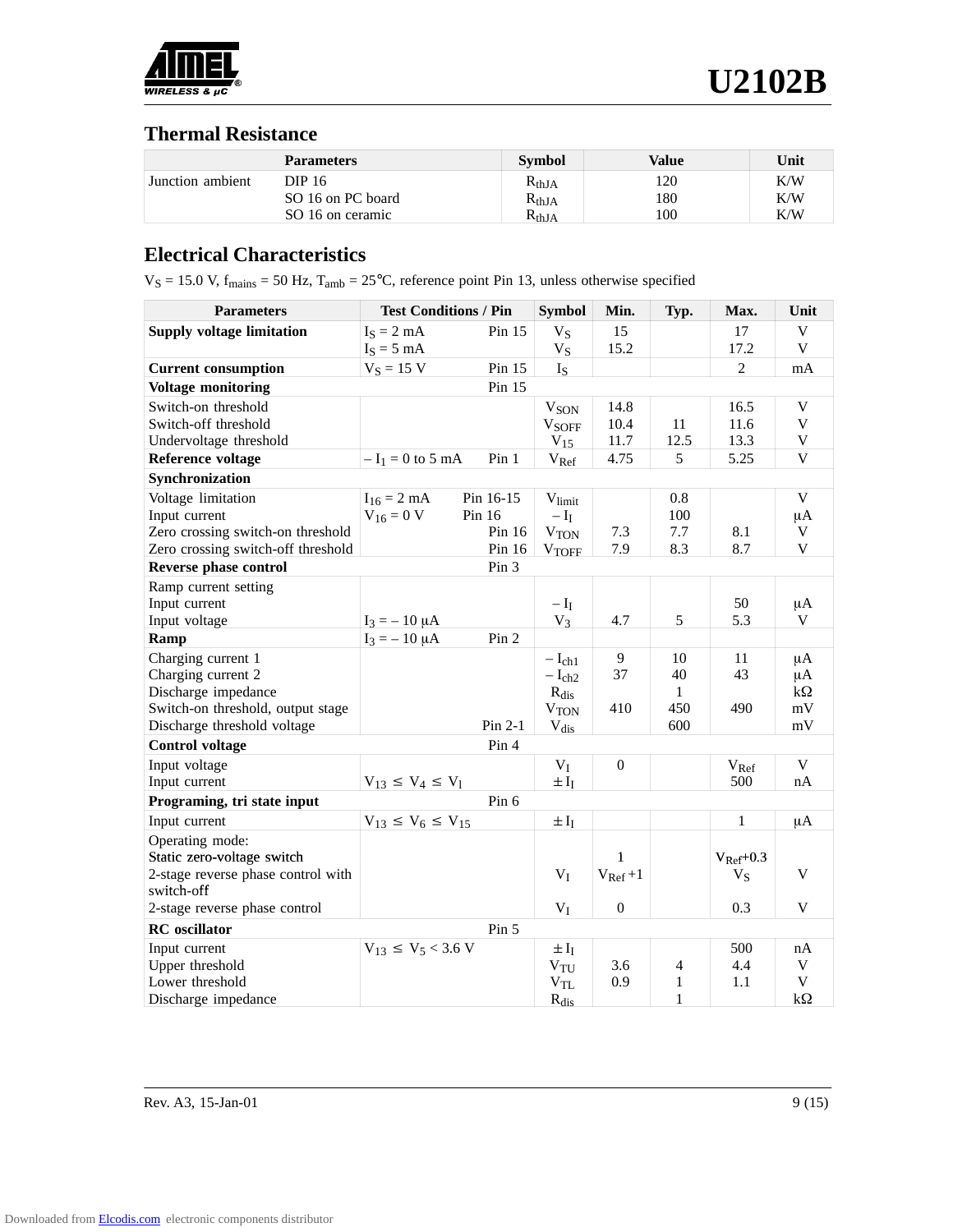**U2102B**



| <b>Parameters</b>                                  | <b>Test Conditions / Pin</b>           |                | <b>Symbol</b>                        | Min.         | Typ.                                   | Max.         | Unit        |
|----------------------------------------------------|----------------------------------------|----------------|--------------------------------------|--------------|----------------------------------------|--------------|-------------|
| <b>Window discriminator</b>                        |                                        |                |                                      |              |                                        |              |             |
| Input current                                      | $0 V \leq V_8 \leq V_1$                | Pin 8          | $\pm I_i$                            |              |                                        | 500          | nA          |
| Upper threshold                                    |                                        | Pins 8 and 9   | $V_{\text{TU}}$                      |              | $0.55 \cdot V_{Ref} + (0.2 \cdot V_9)$ |              | $\mathbf V$ |
| Lower threshold                                    |                                        |                | $V_{TL}$                             |              | $0.45 \cdot V_{Ref} - (0.2 \cdot V_9)$ |              | V           |
| Input current window adjustment                    | $0 V \le V_9 \le V_1$                  | Pin 9          | $\pm I_i$                            |              |                                        | 500          | nA          |
| Minimum window:                                    | $V_9 = V_{13}$                         | Pin 8          |                                      |              |                                        |              |             |
| Lower threshold<br>Upper threshold                 |                                        |                | $\rm V_{TL1}$<br>V <sub>TU1</sub>    | 2.05<br>2.55 | 2.75<br>3.75                           | 2.45<br>2.95 | V<br>V      |
| Maximum window:                                    | $V_9 = V_1$                            | Pin 8          |                                      |              |                                        |              |             |
| Lower threshold                                    |                                        |                | V <sub>TL2</sub>                     | $1.1\,$      | 1.25                                   | 1.4          | V           |
| Upper threshold                                    |                                        |                | V <sub>TU2</sub>                     | 3.4          | 3.75                                   | 4.1          | V           |
| <b>Enable Schmitt trigger</b>                      |                                        | Pin 7          |                                      |              |                                        |              |             |
| Input current                                      | $0 V \le V_7 \le V_1$                  |                | $\pm I_i$                            |              |                                        | 500          | nA          |
| Enable threshold                                   |                                        |                | $V_T$                                | 2.3          | 2.5                                    | 2.7          | V           |
| Blocking threshold:                                |                                        |                |                                      |              |                                        |              |             |
| Output stage OFF<br>Output stage ON, except in the |                                        |                | $V_T$                                | 1.8          | 2                                      | 2.2<br>0.55  | V<br>V      |
| case of two-stage reverse phase                    |                                        |                | $V_T$                                | 0.45         | 0.5                                    |              |             |
| control in second stage $(\alpha)$                 |                                        |                |                                      |              |                                        |              |             |
| Threshold for test mode                            |                                        |                | $V_T$                                | 85           | 100                                    | 115          | mV          |
| <b>Current monitoring</b>                          |                                        | $Pin$ 11       |                                      |              |                                        |              |             |
| Input current                                      | $0 V \le V_{11} \le V_1$               |                | $\pm I_i$                            |              |                                        | 500          | nA          |
| Switch-off threshold 1                             |                                        |                | $V_{T1}$                             | 80           | 100                                    | 120          | mV          |
| Switch-off threshold 2                             |                                        |                | $V_{T2}$                             | 450          | 500                                    | 550          | mV          |
| <b>Switching output</b>                            |                                        | Pin 12         |                                      |              |                                        |              |             |
| Leakage current                                    | $V_{11}$ < 450 mV, $V_{12} \le V_{15}$ |                | $I_{\text{lkg}}$                     |              |                                        | $\mathbf{1}$ | $\mu A$     |
| Saturation voltage                                 | $V_{11} > 550$ mV                      |                |                                      |              |                                        |              |             |
|                                                    | $I_{12} = 0.5$ mA<br>$I_{12} = 10$ mA  |                | V <sub>Sat</sub><br>$V_{\text{Sat}}$ |              |                                        | 1.0<br>1.2   | V<br>V      |
| <b>Push-pull output stage</b>                      |                                        |                |                                      |              |                                        |              |             |
| Upper saturation voltage,                          | $I_{14} = -10$ mA                      |                | $-V_{Sat}$                           |              |                                        | 2.4          | V           |
| ON state                                           |                                        | Pins 14 and 15 |                                      |              |                                        |              |             |
| Lower saturation voltage,<br>OFF state             | $I_{14} = 10 \text{ mA}$               | Pin 14         | $V_{SatL}$                           |              |                                        | 1.2          | V           |
| Output current                                     | ON state                               | Pin 14         | $-IO$                                | 50<br>50     |                                        |              | mA          |
|                                                    | OFF state                              |                | $I_{O}$                              |              |                                        |              | mA          |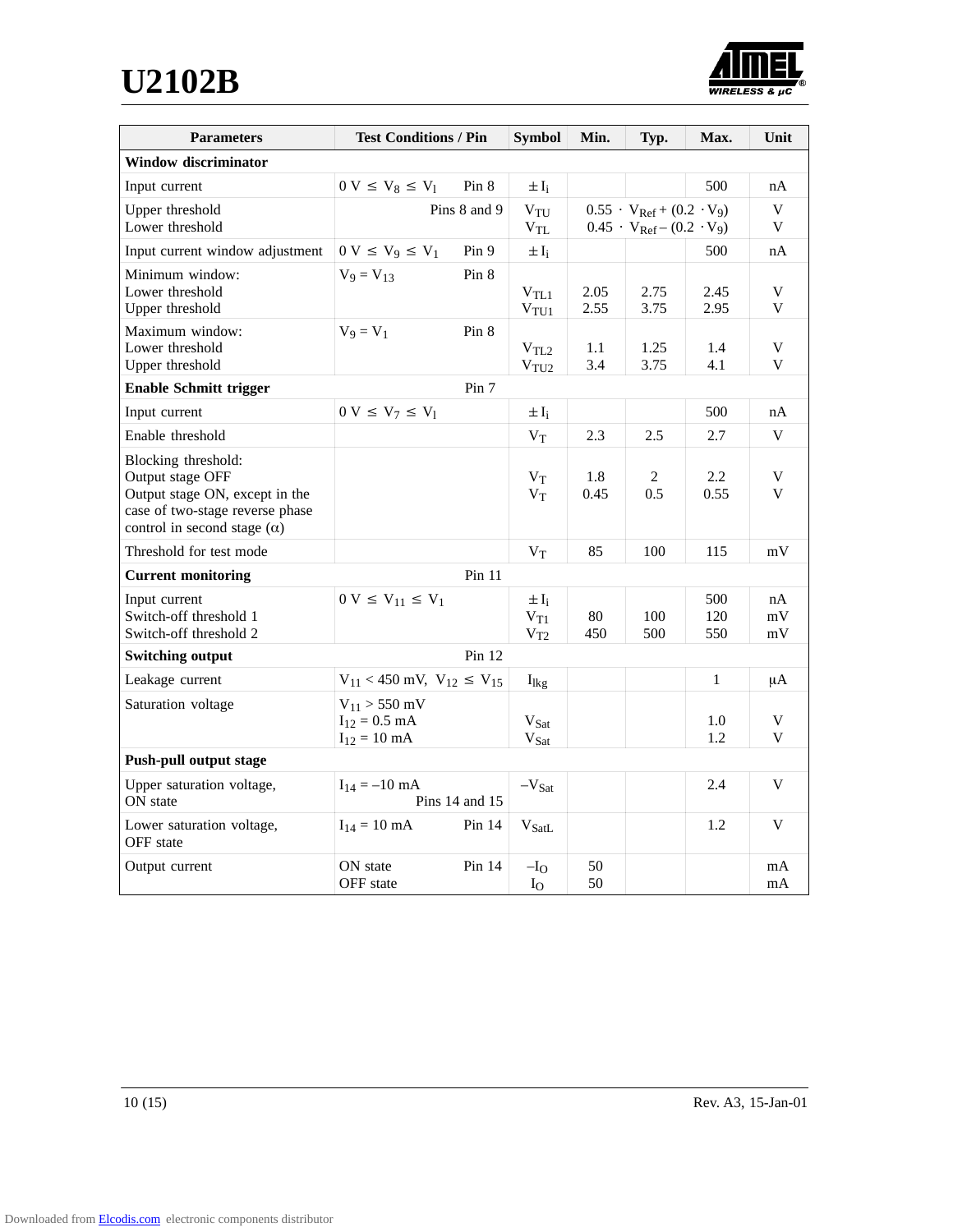

# **Applications**



Figure 10. House number or staircase illumination for ac loads House number illumination:  $V_6 = V_{13}$ Staircase illumination:  $V_6 = V_{15}$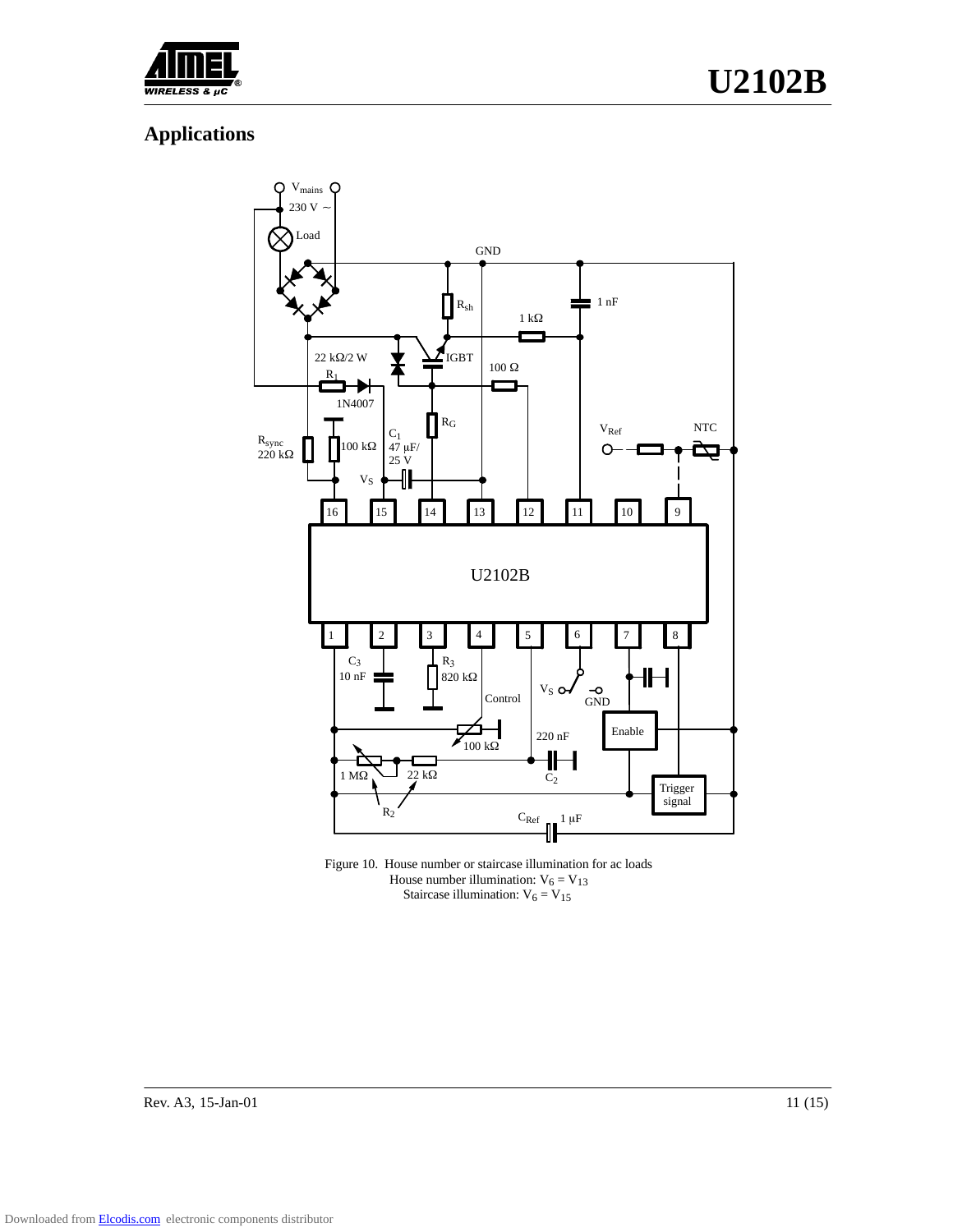



Figure 11. Zero voltage switch mode for ac loads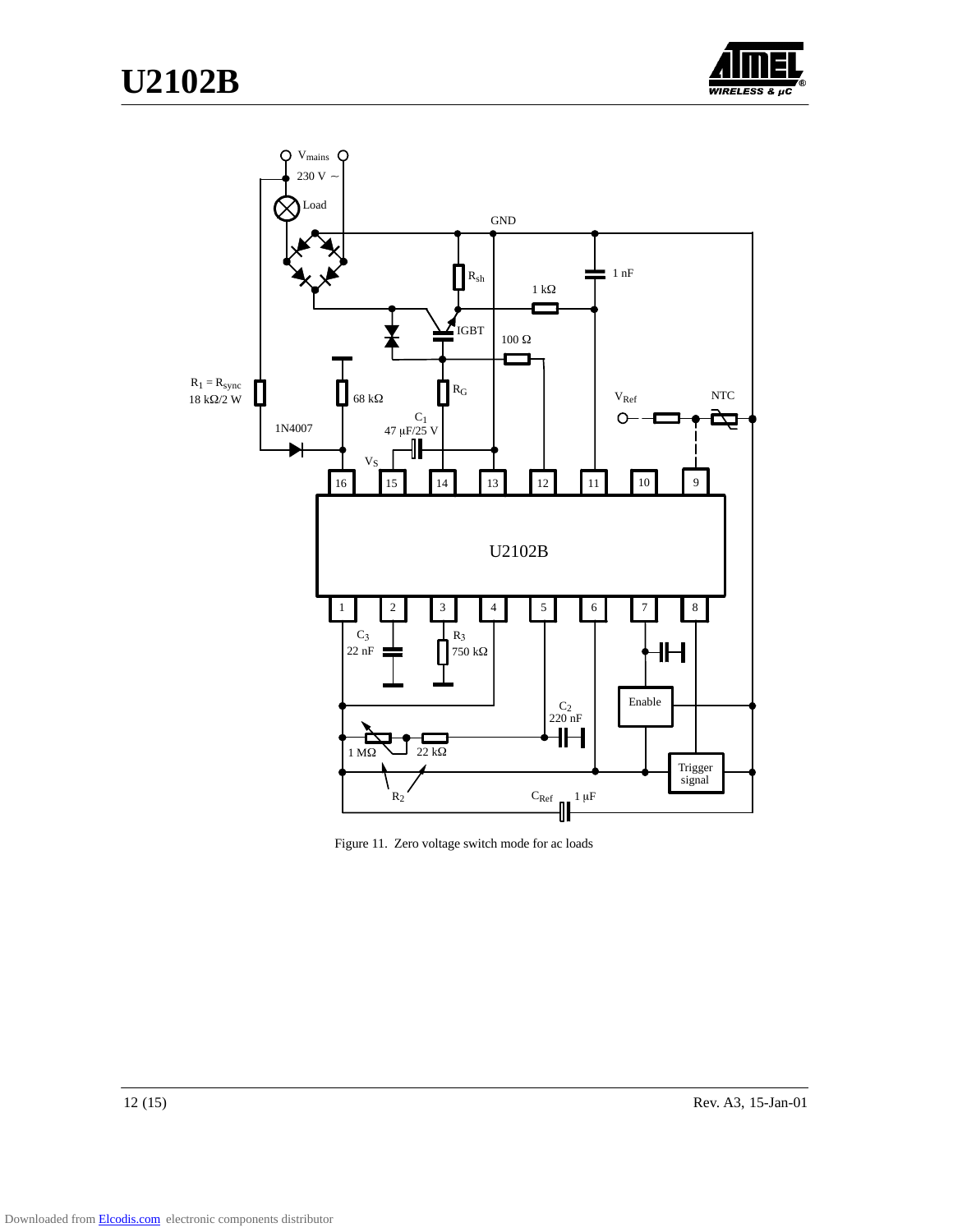



Figure 12. Reverse phase control for ac loads

Rev. A3, 15-Jan-01 13 (15)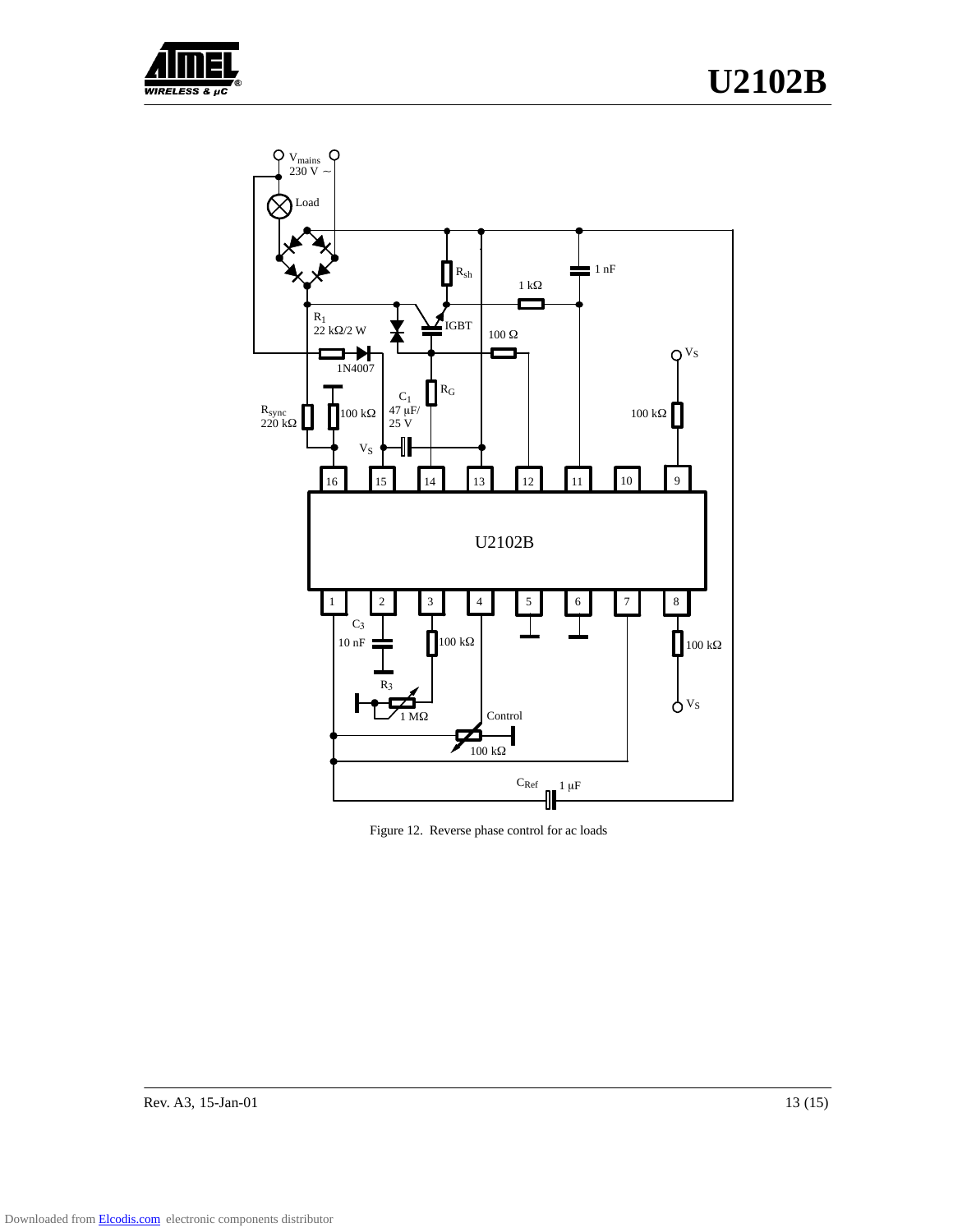

# **Package Information**

#### Package DIP16

Dimensions in mm



#### Package SO16 Dimensions in mm